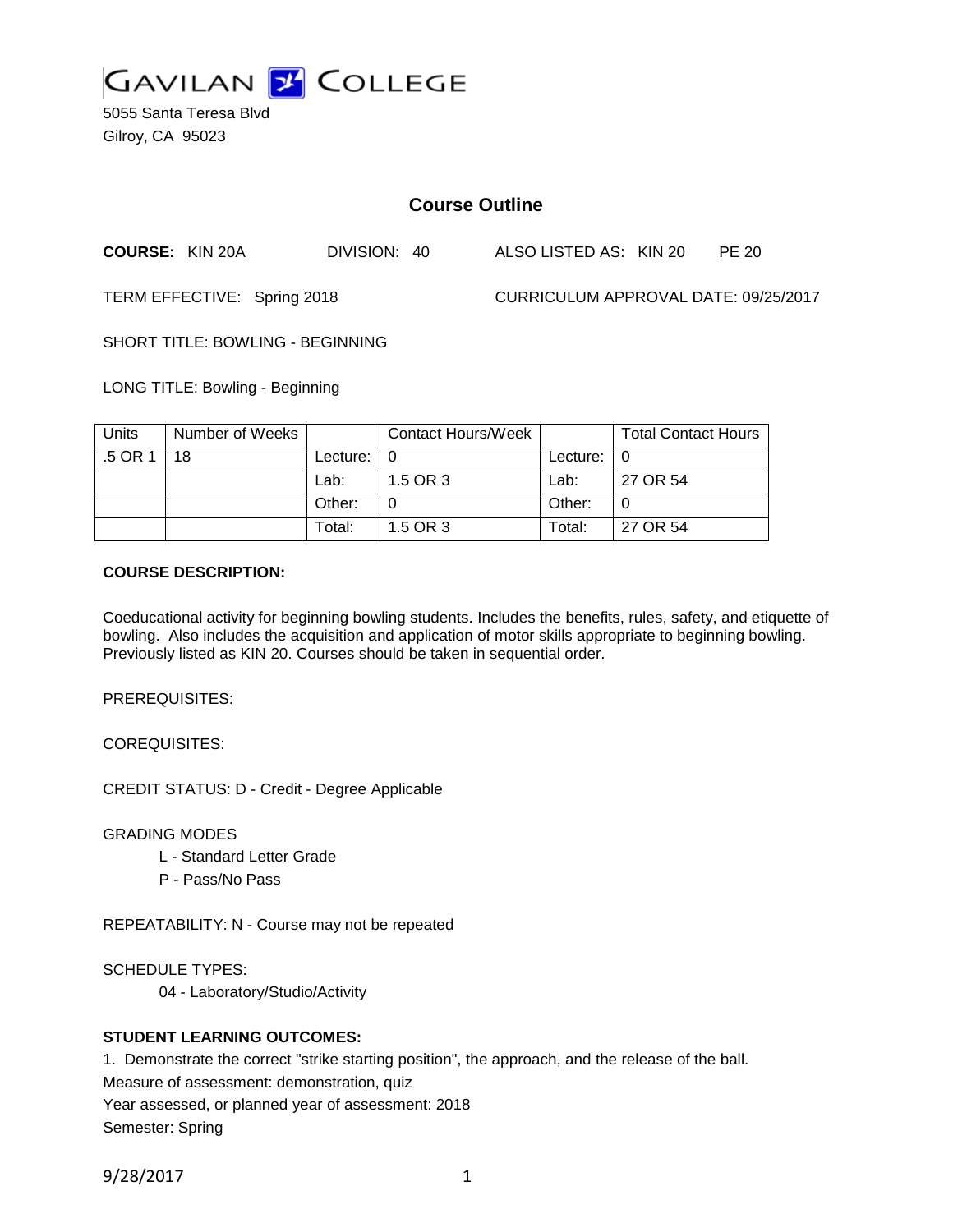2. Describe what a "perfect strike" is.

Measure of assessment: written and/or oral exam

Year assessed, or planned year of assessment: 2018

## **CONTENT, STUDENT PERFORMANCE OBJECTIVES, OUT-OF-CLASS ASSIGNMENTS**

Curriculum Approval Date: 09/25/2017

4.5 - 9 Hours:

Content: Orientation: Procedures to be followed in class, methods of grading, and class format. Generally speaking the class will utilize the following schedule: warm-up, lecture/drill on a specific area, bowl ten frames and submit scoring/record of competition, check-out. The first few classes will include information on the care and use of equipment, selecting the proper ball, costs involved, the etiquette of bowling, and the value of bowling as a life-long physical activity. Explanation and demonstration on the method of holding a bowling ball and the approach used in delivering the ball.

Student Performance Objectives: Demonstrate an approach used in delivering the bowling ball. Discuss the requirements of the course and be able to list two etiquette's used when bowling.

#### 6 - 12 Hours:

Content: Review scoring, approach, and ball release. Concentration will be on the approach form and the proper release of the ball on the alley. Demonstration on where the ball must hit the pins to obtain a strike. Team tournament play will be introduced.

Student Performance Objectives: Explain where the ball must hit on the pins in order to obtain a strike.

6 - 12 Hours:

Content: Continue emphasis on mastering the correct form in the approach and release of the ball. Emphasize the importance of picking out a spot on the alley toward which to direct the ball release. Accuracy, rather than speed, will be emphasized.

Student Performance Objectives: Explain the use of the arrows and boards on the alley in relationship to throwing a "perfect strike".

4.5 - 9 Hours:

Content: Continue emphasis on mastering the correct form in the approach and release of the ball. Introduce bowling terminology, such as: double, turkey, types of splits and point out the importance of picking up spares.

Student Performance Objectives: Utilize bowling terminology. Explain the importance of picking up spares and how it can positively affect your score.

4.5 - 9 Hours:

Content: Continue emphasis on mastering the correct form in the approach and release of the ball. Introduction of "The Golden Rule" when adjusting for strikes. Students will adjust for strikes by letting their target become a pivot point between their feet and the pins. Students will also be able to identify some "don'ts" when making adjustments. Singles tournament play will be introduced.

Student Performance Objectives: Explain the chain reaction of the pins when a "perfect strike" is thrown. 2 Hours:

## **METHODS OF INSTRUCTION:**

lecture, discussion, demonstration, multi-media, guided practice

**OUT OF CLASS ASSIGNMENTS:**

Required Outside Hours:

Assignment Description: As this is a lab class no out of class assignments are required.

## **METHODS OF EVALUATION:**

Skill demonstrations Percent of total grade: 50.00 % 40% - 70% Demonstration exams Objective examinations